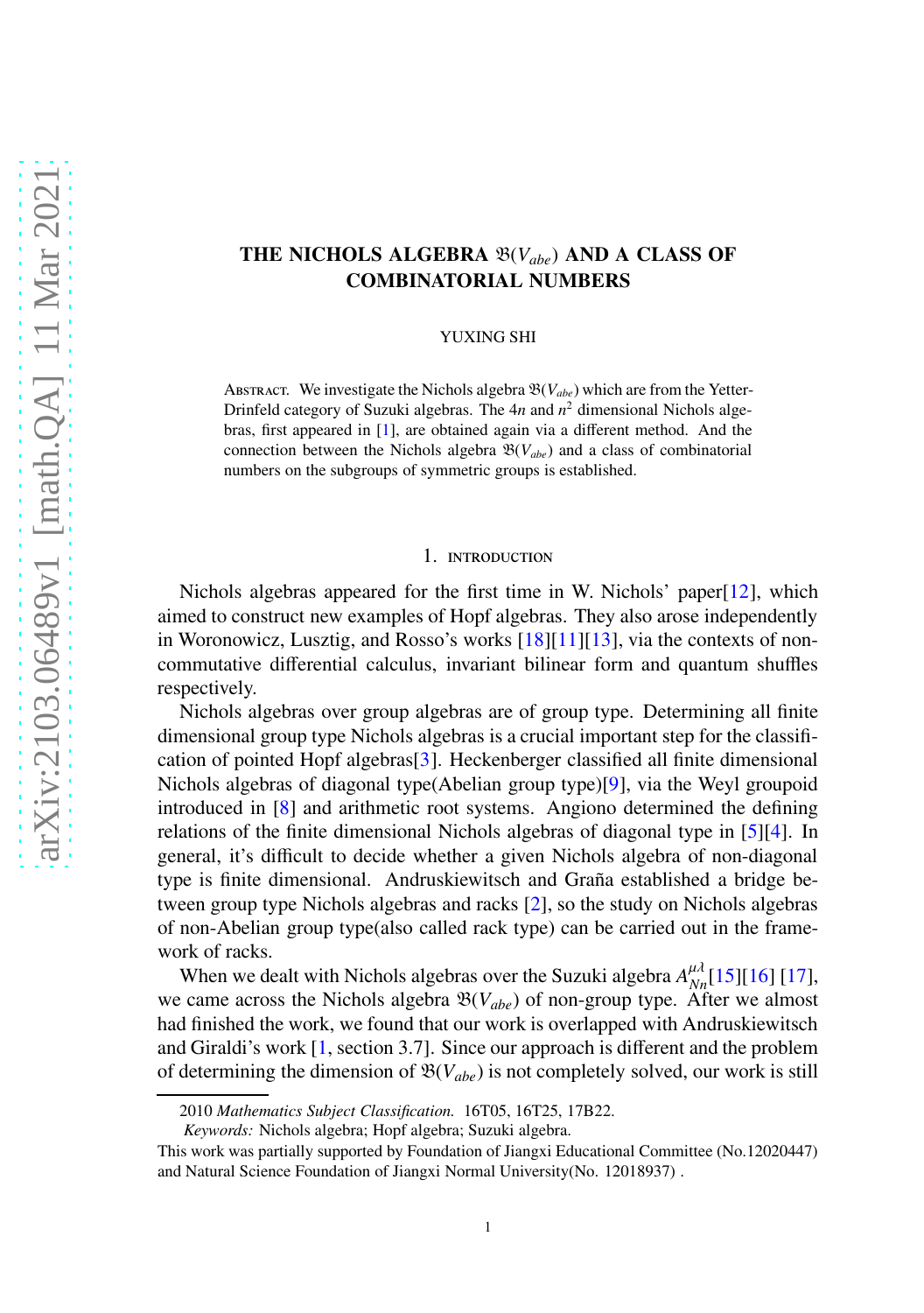valuable. Besides, we establish a connection between the Nichols algebra B(*Vabe*) and a class of combinatorial numbers on the subgroups of the symmetric groups.

2. the Nichols algebra B(*Vabe*)

### 2.1. Nichols algebra.

**Definition 2.1.** [\[3,](#page-13-4) Definition 2.1] Let *H* be a Hopf algebra and  $V \in H^1 \mathcal{YD}$ . A braided N-graded Hopf algebra  $R = \bigoplus_{n\geq 0} R(n) \in H^1 \mathcal{YD}$  is called the *Nichols algebra* of *V* if

- (i)  $\&$  ≃ *R*(0), *V* ≃ *R*(1) ∈ *H*<sup>*H*</sup>*yD*,
- (ii)  $R(1) = \mathcal{P}(R) = \{r \in R \mid \Delta_R(r) = r \otimes 1 + 1 \otimes r\}.$
- (iii) *R* is generated as an algebra by  $R(1)$ .

In this case, *R* is denoted by  $\mathfrak{B}(V) = \bigoplus_{n \geq 0} \mathfrak{B}^n(V)$ .

*Remark* 2.2. The Nichols algebra  $\mathfrak{B}(V)$  is completely determined by the braiding. More precisely, as proved in  $[14]$  and noted in  $[3]$ ,

$$
\mathfrak{B}(V) = \mathbf{K} \oplus V \oplus \bigoplus_{n=2}^{\infty} V^{\otimes n} / \ker \mathfrak{S}_n = T(V) / \ker \mathfrak{S},
$$

where  $\mathfrak{S}_{n,1} \in \text{End}_{\mathbb{k}}(V^{\otimes (n+1)})$ ,  $\mathfrak{S}_n \in \text{End}_{\mathbb{k}}(V^{\otimes n})$ ,

$$
\mathfrak{S}_{n,1} \coloneqq \mathrm{id} + c_n + c_{n-1}c_n + \cdots + c_1 \cdots c_{n-1}c_n = \mathrm{id} + \mathfrak{S}_{n-1,1}c_n,
$$

$$
\mathfrak{S}_1 \coloneqq \mathrm{id}, \quad \mathfrak{S}_2 \coloneqq \mathrm{id} + c, \quad \mathfrak{S}_n \coloneqq \mathfrak{S}_{n-1,1}(\mathfrak{S}_{n-1} \otimes \mathrm{id}).
$$

# 2.2. The Nichols algebra B(*Vabe*).

**Lemma 2.3.** *Let*  $V = \mathbb{k}v_1 \oplus \mathbb{k}v_2$  *be a vector space, c*  $\in$  End<sub>k</sub> ( $V \otimes V$ ) *and suppose*  $ab\gamma e \neq 0$  *such that* 

$$
c(v_1 \otimes v_1) = av_2 \otimes v_2, \qquad c(v_1 \otimes v_2) = bv_1 \otimes v_2, c(v_2 \otimes v_1) = \gamma v_2 \otimes v_1, \qquad c(v_2 \otimes v_2) = ev_1 \otimes v_1.
$$

(1)  $(V, c)$  *is a braided vector space iff b = y.* 

- (2) *The braided vector space*  $(V, c)$  *is of diagonal type iff*  $b^2 = ae$ .
- (3) *Suppose*  $b = \gamma$ ,  $b^2 = ae$ , *denote*

$$
w_1 = v_1 + \sqrt{\frac{a}{b}}v_2
$$
,  $w_2 = v_1 - \sqrt{\frac{a}{b}}v_2$ ,

*then* (*V*, *c*) *is a braided vector of diagonal type, where the braiding c on the base*  $(w_1, w_2)$  *is given by* 

$$
c(w_1 \otimes w_1) = bw_1 \otimes w_1, \qquad c(w_1 \otimes w_2) = -bw_2 \otimes w_1, c(w_2 \otimes w_1) = -bw_1 \otimes w_2, \qquad c(w_2 \otimes w_2) = bw_2 \otimes w_2.
$$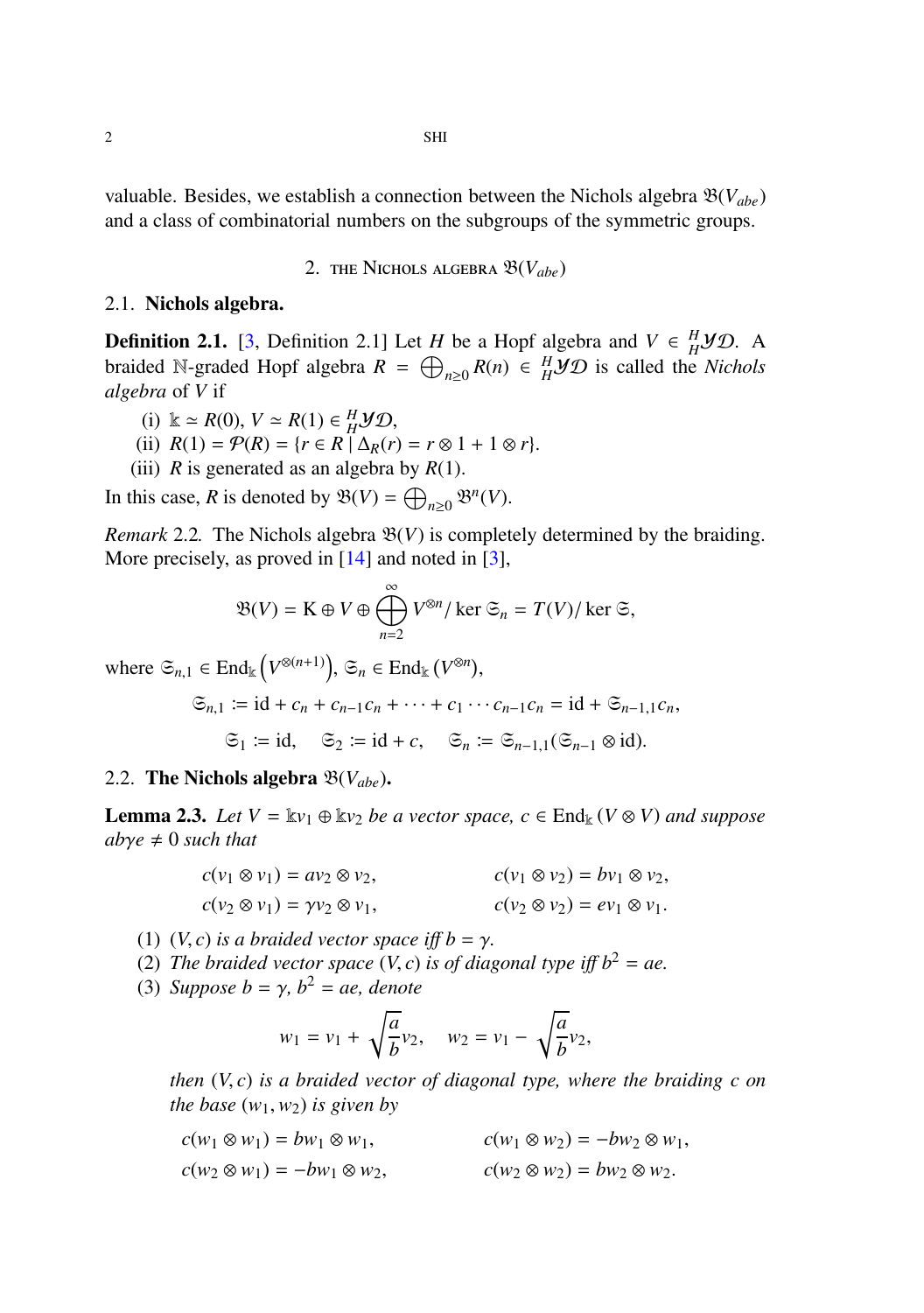*Remark* 2.4. We denote the braided vector space as  $V_{abe}$  in following. And  $V_{abe}$  is isomorphic to  $V_{aeb1}$  via  $v_1 \mapsto \sqrt{ev_1}$ ,  $v_2 \mapsto v_2$ .

**Corollary 2.5.** *Let*  $b^2 = ae$ , *then*  $\mathfrak{B}(V_{abe})$  *is of diagonal type and* 

$$
\dim \mathfrak{B}(V_{abe}) = \begin{cases} 4, & b = -1, (\mathfrak{B}(V_{abe}) \text{ is of Cartan type } A_1 \times A_1), \\ 27, & b^3 = 1 \neq b, (\mathfrak{B}(V_{abe}) \text{ is of Cartan type } A_2), \\ \infty, & otherwise. \end{cases}
$$

2.3. The dimension of  $\mathfrak{B}(V_{abe})$  on special cases. Let  $N = \{1, 2\}$ , define an action of the symmetric group  $\mathbb{S}_2$  on  $N^2$  as

$$
s_1 \cdot 11 = 22
$$
,  $s_1 \cdot 22 = 11$ ,  $s_1 \cdot 12 = 12$ ,  $s_1 \cdot 21 = 21$ .

Then there is an action of the symmetric group  $\mathcal{S}_n$  on  $N^n$  induced by the action of  $\mathbb{S}_2$  on  $N^2$ .  $\Phi$  :  $\mathbb{S}_n \to \mathbb{S}_n$  via  $s_i \mapsto c_i$  is a lifting of  $\mathbb{S}_n$  on the braid group  $\mathbb{S}_n$ . As for convenience, we denote  $\Phi_{\sigma}$  as  $\Phi(\sigma)$  for any  $\sigma \in \mathbb{S}_n$ .

Let  $x = i_1 \cdots i_n$ ,  $y = j_1 \cdots j_n \in N^n$ , define  $v_x = v_{i_1} \cdots v_{i_n}$ ,  $v_y = v_{j_1} \cdots v_{j_n} \in V^n_{abe}$ ,  $\tilde{\mathfrak{F}}(x|y) = {\sigma \in \mathbb{S}_n \mid \sigma \cdot x = y}$  and  $\tilde{\mathfrak{F}}(x|y) \in \mathbb{k}$  such that

$$
\sum_{\sigma \in \widetilde{\mathfrak{F}}(x|y)} \Phi_{\sigma}(v_x) = \widetilde{\mathfrak{F}}(x|y)v_y.
$$

Let  $\overline{i}_k$  equal to 2 in case of  $i_k = 1$  and 1 otherwise for  $1 \le k \le n$ , and  $\overline{x} = \overline{i}_1 \cdots \overline{i}_n$ . Denote  $O(x) = \{y \mid \sigma \cdot x = y, \sigma \in \mathbb{S}_n\}$ , Then it's easy to see that

Lemma 2.6. (1)  $\mathfrak{S}_n(v_x) = \sum_{y \in O(x)} \tilde{\mathfrak{F}}(x|y)v_y$ ,

- (2)  $\tilde{\mathfrak{F}}(x|y) = \tilde{\mathfrak{F}}(y|x)\Big|_{\substack{a=e \ e=a}}$
- (3)  $\tilde{\mathfrak{F}}(\bar{x}|\bar{y}) = \tilde{\mathfrak{F}}(x|y)\Big|_{\substack{a=e\\e=a}}^{e=a}$ .
- (4) *Denote*  $\vec{x} = i_n \cdots \hat{i_1}$  *if*  $x = i_1 \cdots i_n$ *, then*  $\tilde{\mathfrak{F}}(x|y) = \tilde{\mathfrak{F}}(\vec{x}|\vec{y})$ *.*

*Proof.* (1) It's easy to see.

- (2)  $\mathfrak{F}(y|x) = \{w^{-1} | w \in \mathfrak{F}(x|y)\}.$
- $(3)$   $\mathfrak{F}(\bar{x}|\bar{y}) = \mathfrak{F}(x|y).$

(4) There is a bijection between  $\mathfrak{F}(x|y)$  and  $\mathfrak{F}(\vec{x}|\vec{y})$  via a flip of the diagrams of braidings. braidings.

## <span id="page-2-0"></span>Lemma 2.7.

$$
\mathfrak{F}\left(2^m(12)^k|2^m(12)^k\right) = \left(id^{\otimes m} \otimes \mathbb{S}_{2k-1,1}\right) \mathfrak{F}\left(2^{m-1}(21)^k|2^{m-1}(21)^k\right)
$$

$$
\cup \bigcup_{k_1=0}^{k_1 \le \frac{m-1}{2}} \prod_{i=m-2k_1}^{m+2k-1} s_i \mathfrak{F}\left(2^{m-1}(21)^k|2^{m-2k_1-1}1^{2k_1}(21)^k\right),
$$

$$
\mathfrak{F}\left(2^m(21)^k|2^m(21)^k\right) = \left(id^{\otimes m} \otimes \mathbb{S}_{2k-1,1}\right) \mathfrak{F}\left(2^{m+1}(12)^{k-1}|2^{m+1}(12)^{k-1}\right)
$$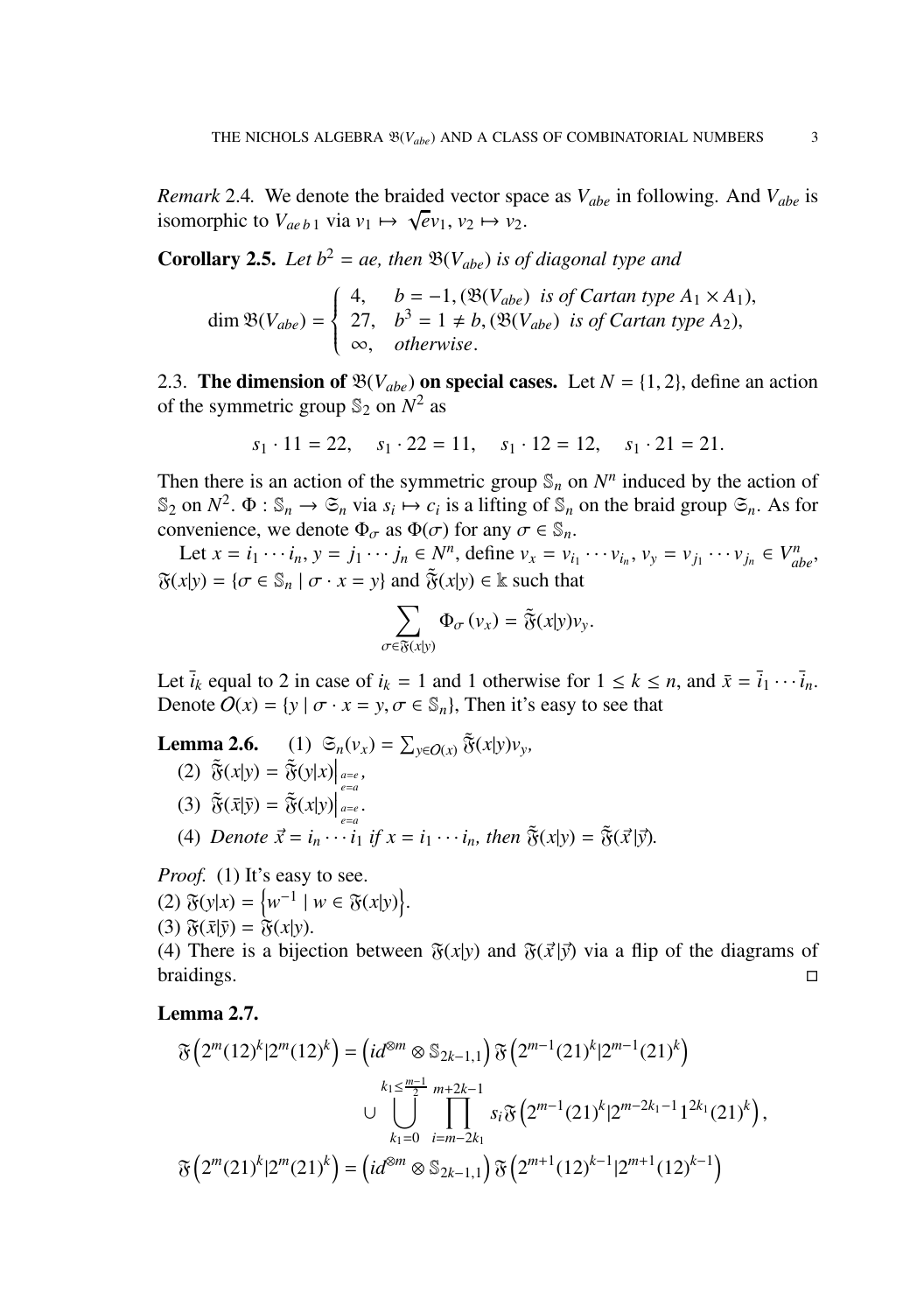$$
\cup \bigcup_{k_1=0}^{k_1 \leq \frac{m}{2}} \prod_{i=m-2k_1+1}^{m+2k-1} s_i \mathfrak{F}\left( 2^{m+1} (12)^{k-1} | 2^{m-2k_1} 1^{2k_1} 2 (12)^{k-1} \right).
$$

<span id="page-3-0"></span>*Proof.* We give a proof for the first formula. Since  $\mathbb{S}_{m+2k} = \mathbb{S}_{m+2k-1,1}(\mathbb{S}_{m+2k-1} \otimes 1)$ , we only need to make clear which elements of  $N^{m+2k}$  are sent to  $2^m(12)^k$  under the action of  $\mathbb{S}_{m+2k-1,1}$ . In fact,  $2^m(12)^k$  is stable under the action of  $id^{\otimes m} \otimes \mathbb{S}_{2k-1,1}$ , and the rest elements are shown in Figure [1.](#page-3-0) The second formula is similar to prove, please refer the Figure [2.](#page-3-1)  $\Box$ 



<span id="page-3-1"></span>Figure 1.  $\mathfrak{F}\left(2^m(12)^k|2^m(12)^k\right)$ 



Figure 2.  $\mathfrak{F}\left(2^m(21)^k|2^m(21)^k\right)$ 

<span id="page-3-2"></span>**Lemma 2.8.**  $\mathfrak{F}(2^n|2^n)$  is subgroup of  $\mathbb{S}_n$  generated by  $t_i = s_i s_{i+1} s_i$  for  $1 \le i \le n-2$ . *Proof.* When  $n = 2$ ,  $\mathfrak{F}(2^n | 2^n) = \{1\} = \mathbb{S}_1$ . When  $n = 3$ ,  $\mathfrak{F}(2^n | 2^n) = \{1, s_1 s_2 s_1\}$ . According to Lemma [2.7,](#page-2-0)

$$
\mathfrak{F}(2^n|2^n) = \bigcup_{k_1=0}^{k_1 \leq \frac{n-1}{2}} \prod_{i=n-2k_1}^{n-1} s_i \mathfrak{F}\left(2^{n-1} | 2^{n-2k_1-1} 1^{2k_1}\right)
$$
  
= 
$$
\bigcup_{k_1=0}^{k_1 \leq \frac{n-1}{2}} \prod_{i=n-2k_1}^{n-1} s_i \prod_{k_2=0}^{k_1-1} s_{n-2(k_1-k_2)} \mathfrak{F}\left(2^{n-1} | 2^{n-1}\right)
$$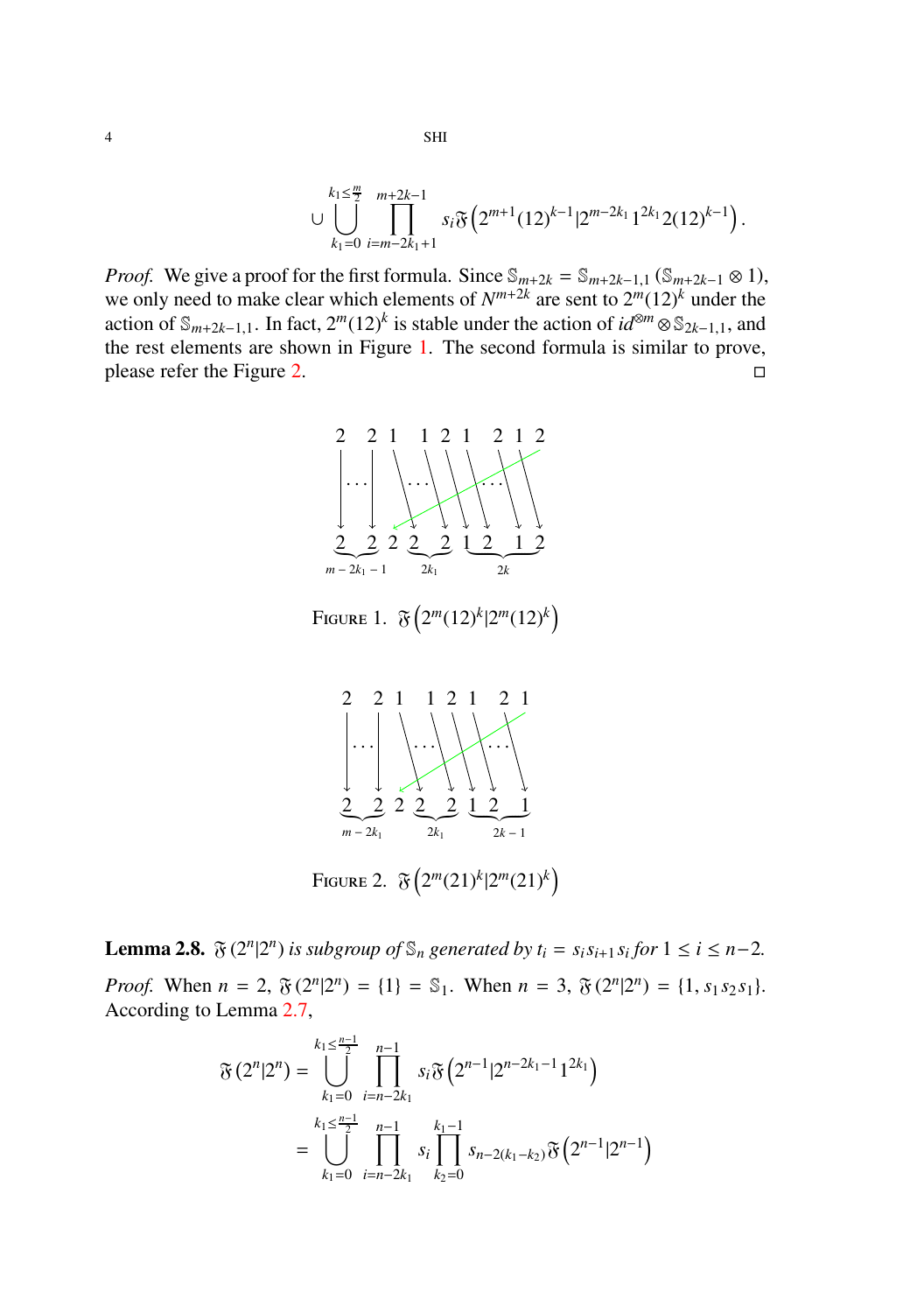$$
= \bigcup_{k_1=0}^{k_1 \leq \frac{n-1}{2}} \prod_{k_2=0}^{k_1-1} t_{n-2(k_1-k_2)} \mathfrak{F}\left(2^{n-1} | 2^{n-1}\right).
$$

The Lemma is proved by induction.

**Corollary 2.9.**  $|O(2^{2n})| = {2n \choose n}$  $\left| O\left(2^{2n+1}\right) \right| = \binom{2n+1}{n}$  $\binom{n+1}{n}$ .

*Proof.* Let  $1 \le i \le n-2$ ,  $T_n = \{ t_i \mid i \equiv 1 \mod 2 > \text{ and } T'_n = \{ t_i \mid i \equiv 0 \mod 2 > 0 \}$ then  $\mathfrak{F}\left(2^{2n}|2^{2n}\right) = T_nT'_n = T'_nT_n \approx \mathbb{S}_n \times \mathbb{S}_n$ . So  $\left|\mathfrak{F}\left(2^{2n}|2^{2n}\right)\right| = (n!)^2$ , which implies  $|O(2^{2n})| = {2n \choose n}$ 2*n*<sup>2</sup>, Similarly,  $\mathfrak{F}\left(2^{2n+1}|2^{2n+1}\right) \simeq \mathbb{S}_{n+1} \times \mathbb{S}_n$ , so  $\left|\mathcal{O}\left(2^{2n+1}\right)\right| = \binom{2n+1}{n}$  $\binom{n+1}{n}$ .  $\Box$ 

<span id="page-4-0"></span>Proposition 2.10.

(2.1) 
$$
|O(2^{2(n-k)}(12)^k)| = \binom{2n}{n-k},
$$

(2.2) 
$$
|O(2^{2(n-k)+1}(12)^k)| = {2n+1 \choose n-k}.
$$

*Proof.* Firstly, we observe that  $\mathfrak{F}\left(2^{m-1}(21)^k|2^{m-1}(21)^k\right)$  is a subgroup of  $\mathbb{S}_{m+2k}$  and  $\mathfrak{F}\left(2^{m-1}(21)^k|2^{m-1-2k_1}1^{2k_1}(21)^k\right)$  is a coset of  $\mathfrak{F}\left(2^{m-1}(21)^k|2^{m-1}(21)^k\right)$ . According to Lemma [2.7,](#page-2-0) we have

$$
\left|\mathfrak{F}\left(2^{2m}(12)^{k}|2^{2m}(12)^{k}\right)\right|=(m+2k)\left|\mathfrak{F}\left(2^{2m-1}(21)^{k}|2^{2m-1}(21)^{k}\right)\right|.
$$

Similarly, we can prove that

$$
\begin{aligned} \left| \mathfrak{F} \left( 2^{2m-1} (12)^k | 2^{2m-1} (12)^k \right) \right| &= (m + 2k) \left| \mathfrak{F} \left( 2^{2m-2} (21)^k | 2^{2m-2} (21)^k \right) \right|, \\ \left| \mathfrak{F} \left( 2^{2m} (21)^k | 2^{2m} (21)^k \right) \right| &= (m + 2k) \left| \mathfrak{F} \left( 2^{2m+1} (12)^{k-1} | 2^{2m+1} (12)^{k-1} \right) \right|, \\ \left| \mathfrak{F} \left( 2^{2m+1} (21)^k | 2^{2m+1} (21)^k \right) \right| &= (m + 2k) \left| \mathfrak{F} \left( 2^{2m+2} (12)^{k-1} | 2^{2m+2} (12)^{k-1} \right) \right|. \end{aligned}
$$

Now we can give a direct computation as follows

$$
\begin{aligned}\n&\left|\mathfrak{F}\left(2^{2(n-k)}(12)^k|2^{2(n-k)}(12)^k\right)\right| \\
&= (n+k)\left|\mathfrak{F}\left(2^{2(n-k)-1}(21)^k|2^{2(n-k)-1}(21)^k\right)\right| \\
&= (n+k)(n+k-1)\left|\mathfrak{F}\left(2^{2(n-k)}(12)^{k-1}|2^{2(n-k)}(12)^{k-1}\right)\right| \\
&= (n+k)(n+k-1)\cdots(n-k+1)\left|\mathfrak{F}\left(2^{n-k}|2^{n-k}\right)\right| \\
&= (n+k)!(n-k)! \\
&\left|\mathfrak{F}\left(2^{2(n-k)+1}(12)^k|2^{2(n-k)+1}(12)^k\right)\right| \\
&= (n-k+1+2k)\left|\mathfrak{F}\left(2^{2(n-k)}(21)^k|2^{2(n-k)}(21)^k\right)\right| \\
&= (n+k+1)(n-k+2k)\left|\mathfrak{F}\left(2^{2(n-k)+1}(12)^{k-1}|2^{2(n-k)+1}(12)^{k-1}\right)\right|\n\end{aligned}
$$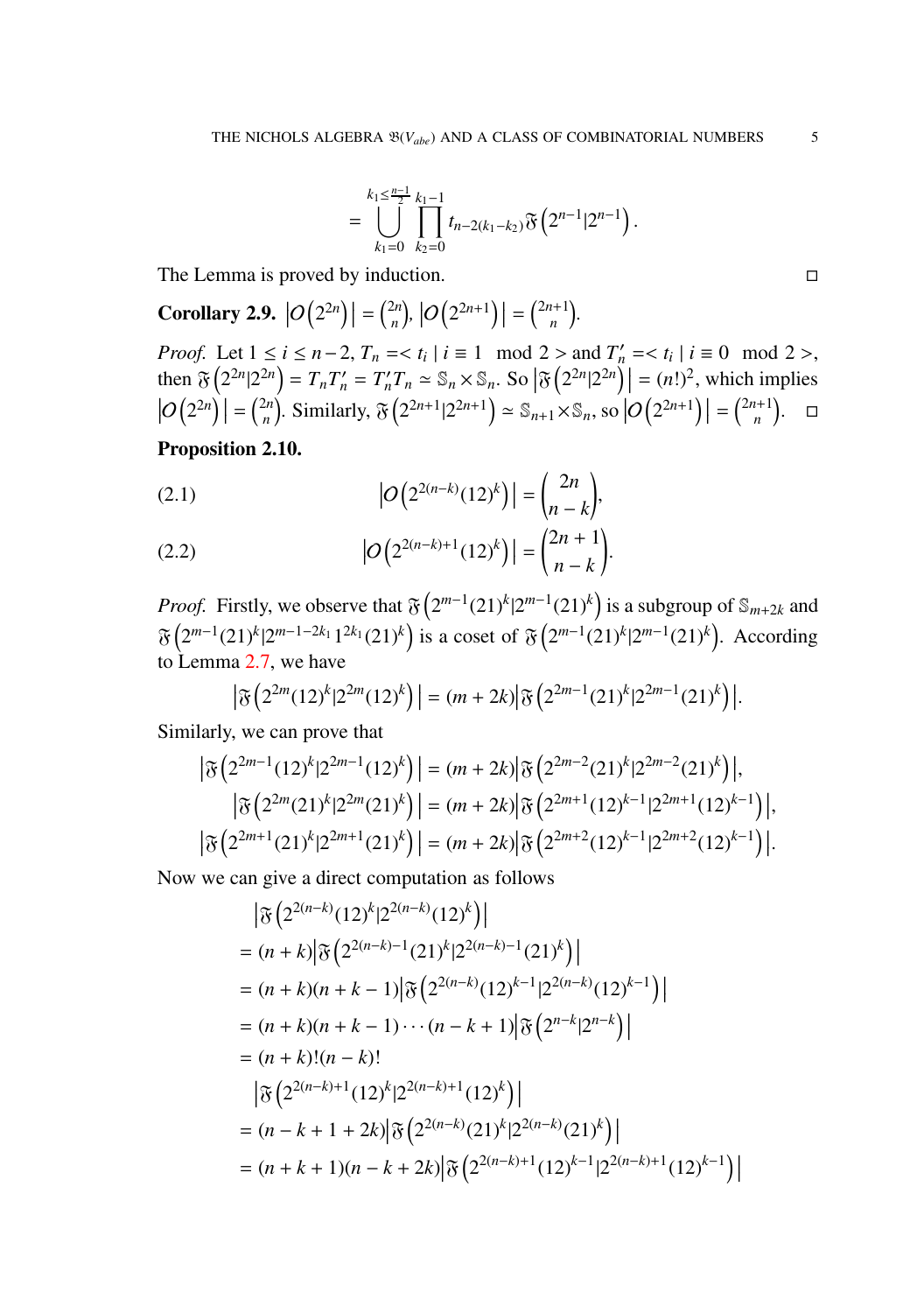$$
= (n + k + 1)(n + k) \cdots (n - k + 2) \left| \mathfrak{F} \left( 2^{2(n-k)+1} | 2^{2(n-k)+1} \right) \right|
$$
  
= (n + k + 1)!(n - k)!

### <span id="page-5-0"></span>Theorem 2.11.

$$
N^{2n} = O(2^{2n}) \oplus \bigoplus_{k=1}^{n} \left[ O(2^{2(n-k)} (21)^k) \oplus O(1^{2(n-k)} (12)^k) \right],
$$
  

$$
N^{2n+1} = \bigoplus_{k=0}^{n} \left[ O(2^{2(n-k)+1} (12)^k) \oplus O(1^{2(n-k)+1} (21)^k) \right].
$$

*Remark* 2.12. The dimensions of the irreducible submodules of  $N<sup>n</sup>$  forms exactly the Pascal's triangle according to the Proposition [2.10](#page-4-0) and the Theorem [2.11.](#page-5-0) This is not the first time that Pascal's triangle has been categorified in a module category, please refer to  $[6]$ ,  $[7]$ , and  $[10]$ .

*Proof.* According to Proposition [2.10,](#page-4-0) we only need to check that  $O(2^{2(n-k)}(21)^k) \neq$  $O(1^{2(n-k)}(12)^k)$  and  $O(2^{2(n-k)+1}(12)^k) \neq O(1^{2(n-k)+1}(21)^k)$ . The latter is obvious since the action of  $\mathbb{S}_{2n+1}$  on  $N^{2n+1}$  always changes even 2's and 1's into each other. Suppose  $O(2^{2(n-k)}(21)^k) = O(1^{2(n-k)}(12)^k)$ , then

$$
O(22^{2(n-k)}(21)^k) = O(21^{2(n-k)}(12)^k).
$$

This is a contradiction, since

$$
O(21^{2(n-k)}(12)^k) = O(2^{2(n-k)+1}(12)^k),
$$
  
\n
$$
O(22^{2(n-k)}(21)^k) = O(1^{2(n-k)}2(21)^k) = O(1^{2(n-k+1)+1}(21)^{k-1}).
$$

Denote  $(n)_b = 1 + b + \cdots + b^{n-1} = \frac{b^{n-1}}{b-1}$  $\int_{b-1}^{b^{n}-1}$ ,  $(n)_{b}^{!} = \prod_{k=1}^{n} (k)_{b}$ .

**Theorem 2.13.** *Suppose*  $b^2 \neq a = 1$ *, then* dim  $\mathfrak{B}(V_{1b1}) < \infty$  *if and only if b is a n-th primitive root of unity for*  $n \ge 2$ *. In particular,* dim  $\mathfrak{B}(V_{1b1}) = n^2$ .

*Proof.* When  $a = e = 1$ ,  $\mathfrak{S}_2(v_1^2) = v_1^2 + v_2^2 = \mathfrak{S}_2(v_2^2)$ , so  $\mathfrak{S}_n(v_x) = \mathfrak{S}_n(v_y)$  for any *y* ∈  $O(x)$  ⊂  $N^n$ . That is to say,  $\tilde{\mathfrak{F}}(x_1|y_1) = \tilde{\mathfrak{F}}(x_2|y_2)$  for  $x_1, x_2, y_1, y_2 \in O(x_1) \subset N^n$ and  $\mathfrak{S}_n(v_x) = \tilde{\mathfrak{F}}(x|x) \sum_{x \in \Omega}$ *y*∈O(*x*) *vy*.

$$
\begin{aligned} &\tilde{\mathfrak{F}}\left(2^{2(n-k)}(12)^k|2^{2(n-k)}(12)^k\right) \\ &=(n+k)_b\tilde{\mathfrak{F}}\left(2^{2(n-k)-1}(21)^k|2^{2(n-k)-1}(21)^k\right) \\ &=(n+k)_b(n+k-1)_b\tilde{\mathfrak{F}}\left(2^{2(n-k)}(12)^{k-1}|2^{2(n-k)}(12)^{k-1}\right) \end{aligned}
$$

 $\Box$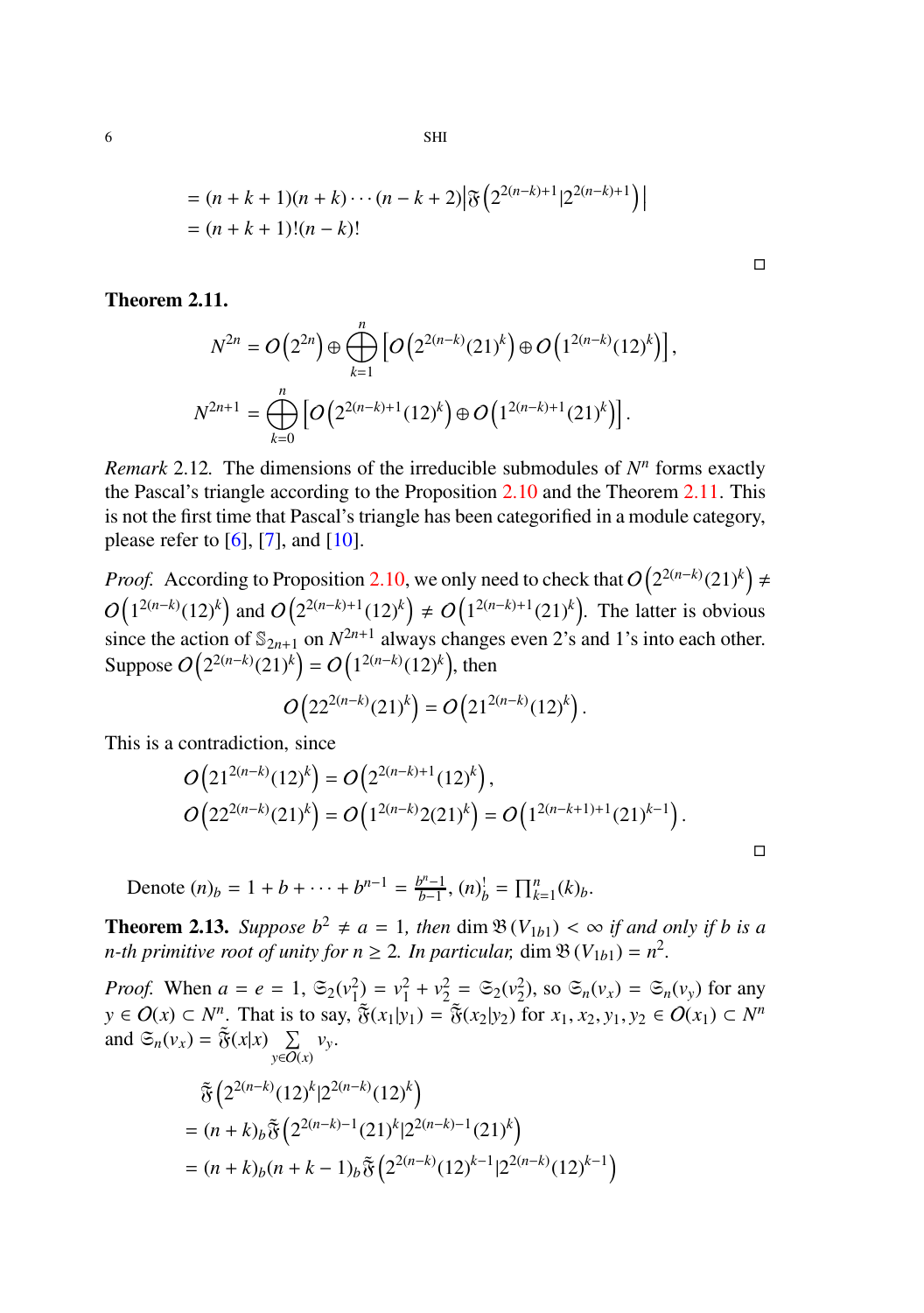$$
= (n + k)_{b}(n + k - 1)_{b} \cdots (n - k + 1)_{b} \tilde{\mathfrak{F}}\left(2^{n-k}|2^{n-k}\right)
$$
  
\n
$$
= (n + k)_{b}^{1}(n - k)_{b}^{1}
$$
  
\n
$$
\tilde{\mathfrak{F}}\left(2^{2(n-k)+1}(12)^{k}|2^{2(n-k)+1}(12)^{k}\right)
$$
  
\n
$$
= (n - k + 1 + 2k)_{b} \tilde{\mathfrak{F}}\left(2^{2(n-k)}(21)^{k}|2^{2(n-k)}(21)^{k}\right)
$$
  
\n
$$
= (n + k + 1)_{b}(n - k + 2k)_{b} \tilde{\mathfrak{F}}\left(2^{2(n-k)+1}(12)^{k-1}|2^{2(n-k)+1}(12)^{k-1}\right)
$$
  
\n
$$
= (n + k + 1)_{b}(n + k)_{b} \cdots (n - k + 2)_{b} \tilde{\mathfrak{F}}\left(2^{2(n-k)+1}|2^{2(n-k)+1}\right)
$$
  
\n
$$
= (n + k + 1)_{b}^{1}(n - k)_{b}^{1}
$$

Now we can put a basis of  $\mathfrak{B}(V_{1b1})$  on the Pascal's triangle and the coefficients of the symmetrizer's action on the basis is given by the Figure [3.](#page-6-0) When *b* is a

<span id="page-6-0"></span>

Figure 3. coefficients of the braided symmetrizer's action on the basis of  $\mathfrak{B}(V_{1b1})$ 

primitive *n*-th root of unity for  $n \ge 2$ , then all the nonzero coefficients located in a square on the top of the Pascal's triangle, see the case when  $n = 3$  in Figure [3.](#page-6-0) So  $\dim \mathfrak{B}(V_{1b1}) = n^2$ . В последните при последните последните последните последните последните последните последните последните по<br>Село в последните последните последните последните последните последните последните последните последните посл

**Theorem 2.14.** *Suppose*  $b^2 ≠ ae$  *and*  $b = -1$ *, then*  $\mathfrak{B}(V_{abe}) < \infty$  *if ae is a m-th primitive root of unity for*  $m \geq 1$ *. In particular,* dim  $\mathfrak{B}(V_{abe}) = 4m$ .

*Proof.* Since  $b = -1$ ,  $v_1v_2 = v_2v_1 = 0$ . Let  $x = i_1 \cdots i_n \in N^n$  such that  $i_k i_{k+1} = 12$ or 21 for some  $k = 0, \dots, n-1$ , then

$$
0 = \mathfrak{S}_n(v_x) = \sum_{y \in O(x)} \tilde{\mathfrak{F}}(x, y)v_y \Rightarrow \tilde{\mathfrak{F}}(x, y) = 0.
$$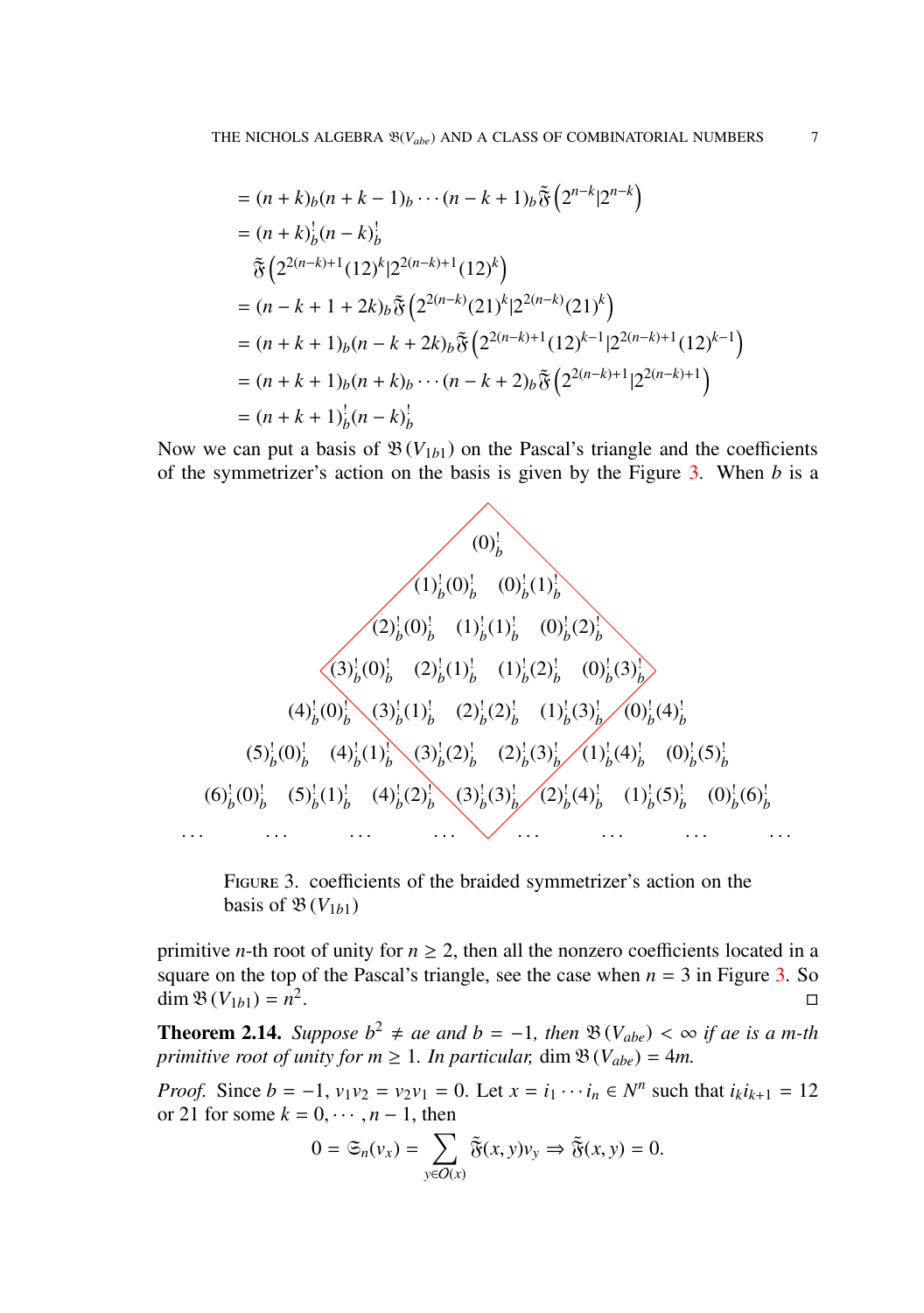According to Lemma 2.6, we have  $\tilde{\mathfrak{F}}(y, x) = 0$  for any  $y \in O(x)$ . So

$$
\mathfrak{S}_n(\mathbf{v}_1^n) = \begin{cases} \tilde{\mathfrak{F}}(1^n, 1^n)\mathbf{v}_1^n + \tilde{\mathfrak{F}}(1^n, 2^n)\mathbf{v}_2^n, & n \text{ is even,} \\ \tilde{\mathfrak{F}}(1^n, 1^n)\mathbf{v}_1^n, & n \text{ is odd.} \end{cases}
$$

Since  $\mathfrak{S}_n = \mathfrak{S}_{n-1,1}(\mathfrak{S}_{n-1} \otimes id)$ , we have

$$
\tilde{\mathfrak{F}}\left(1^{2m}, 2^{2m}\right) = a(ab)^{m-1} \tilde{\mathfrak{F}}\left(1^{2m-1}, 1^{2m-1}\right)
$$
\n
$$
\tilde{\mathfrak{F}}\left(1^{2m}, 1^{2m}\right) = \tilde{\mathfrak{F}}\left(1^{2m-1}, 1^{2m-1}\right)
$$
\n
$$
= \tilde{\mathfrak{F}}\left(1^{2m-2}, 1^{2m-2}\right) + (eb)^{m-1} \tilde{\mathfrak{F}}\left(1^{2m-2}, 2^{2m-2}\right)
$$
\n
$$
= \tilde{\mathfrak{F}}\left(1^{2m-2}, 1^{2m-2}\right) + (eb)^{m-1} a(ab)^{m-2} \tilde{\mathfrak{F}}\left(1^{2m-3}, 1^{2m-3}\right)
$$
\n
$$
= \left[1 + (ae)^{m-1}b^{2m-3}\right] \tilde{\mathfrak{F}}\left(1^{2m-3}, 1^{2m-3}\right)
$$
\n
$$
= \left[1 - (ae)^{m-1}\right] \tilde{\mathfrak{F}}\left(1^{2m-3}, 1^{2m-3}\right)
$$
\n
$$
\tilde{\mathfrak{F}}\left(1^{2m+1}, 1^{2m+1}\right) = \left[1 - (ae)^m\right] \left[1 - (ae)^{m-1}\right] \cdots \left[1 - (ae)^2\right] \tilde{\mathfrak{F}}\left(1^3, 1^3\right)
$$
\n
$$
= \left[1 - (ae)^m\right] \left[1 - (ae)^{m-1}\right] \cdots \left[1 - (ae)^2\right] (1 - ae)
$$
\n
$$
= (1 - ae)^m (m)_{ae}^!
$$

Similarly, we have

$$
\tilde{\mathfrak{F}}\left(2^{2m}, 2^{2m}\right) = \tilde{\mathfrak{F}}\left(2^{2m-1}, 2^{2m-1}\right) = (1 - ae)^{m-1}(m-1)_{ae}^1
$$
\n
$$
\tilde{\mathfrak{F}}\left(2^{2m}, 1^{2m}\right) = e(eb)^{m-1}\tilde{\mathfrak{F}}\left(2^{2m-1}, 2^{2m-1}\right) = e^m b^{m-1}(1 - ae)^{m-1}(m-1)_{ae}^1
$$

Since *ae* is a *m*-th primitive root,  $v_1^{2m+1} = 0$ ,  $v_2^{2m+1} = 0$ , and

$$
\begin{aligned} \mathfrak{S}_{2m}(v_1^{2m}) &= (1 - ae)^{m-1} (m-1)_{ae}^! \left[ v_1^{2m} + a^m b^{m-1} v_2^{2m} \right] \\ \mathfrak{S}_{2m}(v_2^{2m}) &= (1 - ae)^{m-1} (m-1)_{ae}^! \left[ v_2^{2m} + e^m b^{m-1} v_1^{2m} \right] \\ &= e^m b^{m-1} \mathfrak{S}_{2m}(v_1^{2m}). \end{aligned}
$$

So dim  $\mathfrak{B}(V_{abe}) = 4m$ .

# 3. The polynomial  $\tilde{\mathfrak{F}}(1^n,1^n)$  and a class of combinatorial numbers

Since  $V_{abe}$  is isomorphic to  $V_{aeb1}$  as braided vector spaces and  $\tilde{\mathfrak{F}}(1^n, 1^n)$  is a polynomial of *b* and *ae*, we set  $e = 1$  for convenience. Let  $x, y \in N^n$ , denote

$$
\widetilde{\mathfrak{F}}(x,y)=\sum_{k=0}\widetilde{\mathfrak{F}}_k(x,y)b^k,
$$

where  $\tilde{\mathfrak{F}}_k(x, y)$  is a polynomial of *a*. Then

$$
\tilde{\mathfrak{F}}(1^n, 1^n) = \sum_{k=0}^{n(n-1)/2} \tilde{\mathfrak{F}}_k(1^n, 1^n) b^k.
$$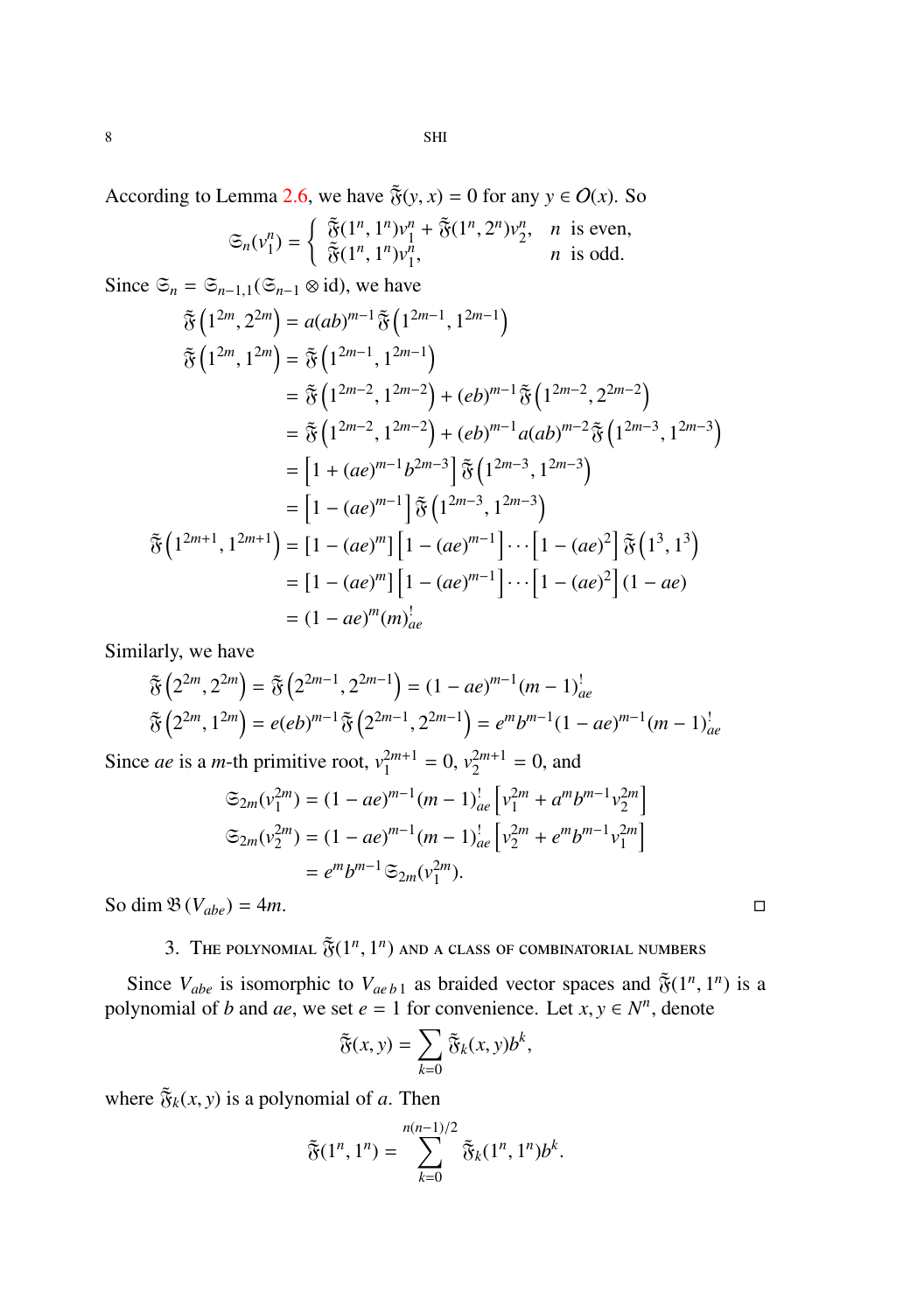Let  $w \in \mathfrak{F}(1^n | 1^n)$ , define tl(*w*) as the minimal length of *w* in expressions of *t<sub>i</sub>*'s and  $sl(w)$  as the minimal length of *w* in expressions of  $s_i$ 's. Denote

$$
\mathcal{E}_{k,s}^{n} = \#\left\{\sigma \in \mathfrak{F}\left(1^{n}, 1^{n}\right) \Big| \mathrm{tl}(\sigma) = k, \mathrm{sl}(\sigma) = s\right\}
$$

**Proposition 3.1.**  $\tilde{\mathfrak{F}}_k(1^n, 1^n) = \sum_{\mathrm{d}(w)=k}^{\infty} \# \{ \mathrm{sl}(w) \} a^{k-[3k-\mathrm{sl}(w)]/2} = \sum_{i=0}^{\infty} \mathcal{E}_{k,2i+k}^n a^i$ .

*Proof.* According to the Lemma [2.8,](#page-3-2)  $\mathfrak{F}(1^n, 1^n) = < t_i = s_i s_{i+1} s_i | i = 1, \dots, n-2 >$ . In case  $n = 2m$  is even, then  $\mathfrak{F}(1^{2m}, 1^{2m}) \simeq \mathbb{S}_m \times \mathbb{S}_m$ , where the first  $\mathbb{S}_m$  is the symmetric group on even numbers and the second  $\mathcal{S}_m$  is the symmetric group on odd numbers. If  $a = e = 1$ , then  $\tilde{\mathfrak{F}}(1^{2m}, 1^{2m}) = (m)_b^1 (m)_b^1$ . So for any  $w \in$  $\mathfrak{F}(1^{2m}, 1^{2m})$ , its contribution to  $\mathfrak{F}(1^{2m}, 1^{2m})$  is  $a^{k-[3k-s1(w)]/2}b^{t1(w)}$ . The similar result holds on case that *n* is odd.

**Lemma 3.2.**  $\tilde{\mathfrak{F}}_0(1^n, 1^n) = 1$ ,  $\tilde{\mathfrak{F}}_1(1^n, 1^n) = (n-2)a$  for  $n \ge 2$ .

**Corollary 3.3.**  $\mathcal{E}_{1,s}^n = \begin{cases} n-2, & s = 3, n \geq 2, \\ 0, & otherwise. \end{cases}$ 0, *otherwise*.

**Lemma 3.4.**  $\tilde{\mathfrak{F}}_{n(n-1)}(1^{2n}, 1^{2n}) = a^{n(n-1)/2}$  *and*  $\tilde{\mathfrak{F}}_{n^2}(1^{2n+1}, 1^{2n+1}) = a^{n(n+1)/2}$ *.* 

*Proof.* Let *w* be the longest element of  $\mathfrak{F}(1^{2n}|1^{2n})$  in the sense of tl(*w*), then

$$
w = (t_1t_3 \cdots t_{2n-3})(t_1t_3 \cdots t_{2n-5}) \cdots (t_1t_3)t_1(t_2t_4 \cdots t_{2n-2})(t_2t_4 \cdots t_{2n-4}) \cdots (t_2t_4)t_2
$$
  
=  $(2n - 1, 2n - 3, \cdots, 3, 1)(2n, 2n - 2, \cdots, 4, 2)$   
=  $(2n - 1, 2n, 2n - 3, 2n - 2, \cdots, 3, 4, 1, 2).$ 

So  $sl(w) = inv(2n-3, 2n-2, 2n-5, 2n-4, \dots, 3, 4, 1, 2) = 2n(n-1)$ , and  $\tilde{\mathfrak{F}}_{n(n-1)}(1^{2n}, 1^{2n}) = a^{n(n-1)-[3n(n-1)-\text{sl}(w)]/2} = a^{n(n-1)/2}.$ 

Let *w*' be the longest element of  $\mathfrak{F}\left(1^{2n+1}|1^{2n+1}\right)$  in the sense of tl(*w*'), then

$$
w' = (t_1t_3 \cdots t_{2n-1})w
$$
  
=  $(2n + 1, 2n - 1, 2n - 3, \cdots, 3, 1)(2n, 2n - 2, \cdots, 4, 2)$   
=  $(2n + 1, 2n, 2n - 1, 2n - 2, \cdots, 4, 3, 2, 1),$ 

which imply that  $t\mathbf{l}(w') = n^2$  and  $s\mathbf{l}(w') = n(2n + 1)$ . So

$$
\tilde{\mathfrak{F}}_{n^2}(1^{2n+1},1^{2n+1})=a^{n^2-[3n^2-n(2n+1)]/2}=a^{n(n+1)/2}.
$$

**Lemma 3.5.** 
$$
\tilde{\mathfrak{F}}_2(1^n, 1^n) = \begin{cases} \frac{(n-1)(n-4)}{2}a^2 + (n-3)a, & n \ge 4, \\ 0, & n \le 3. \end{cases}
$$

.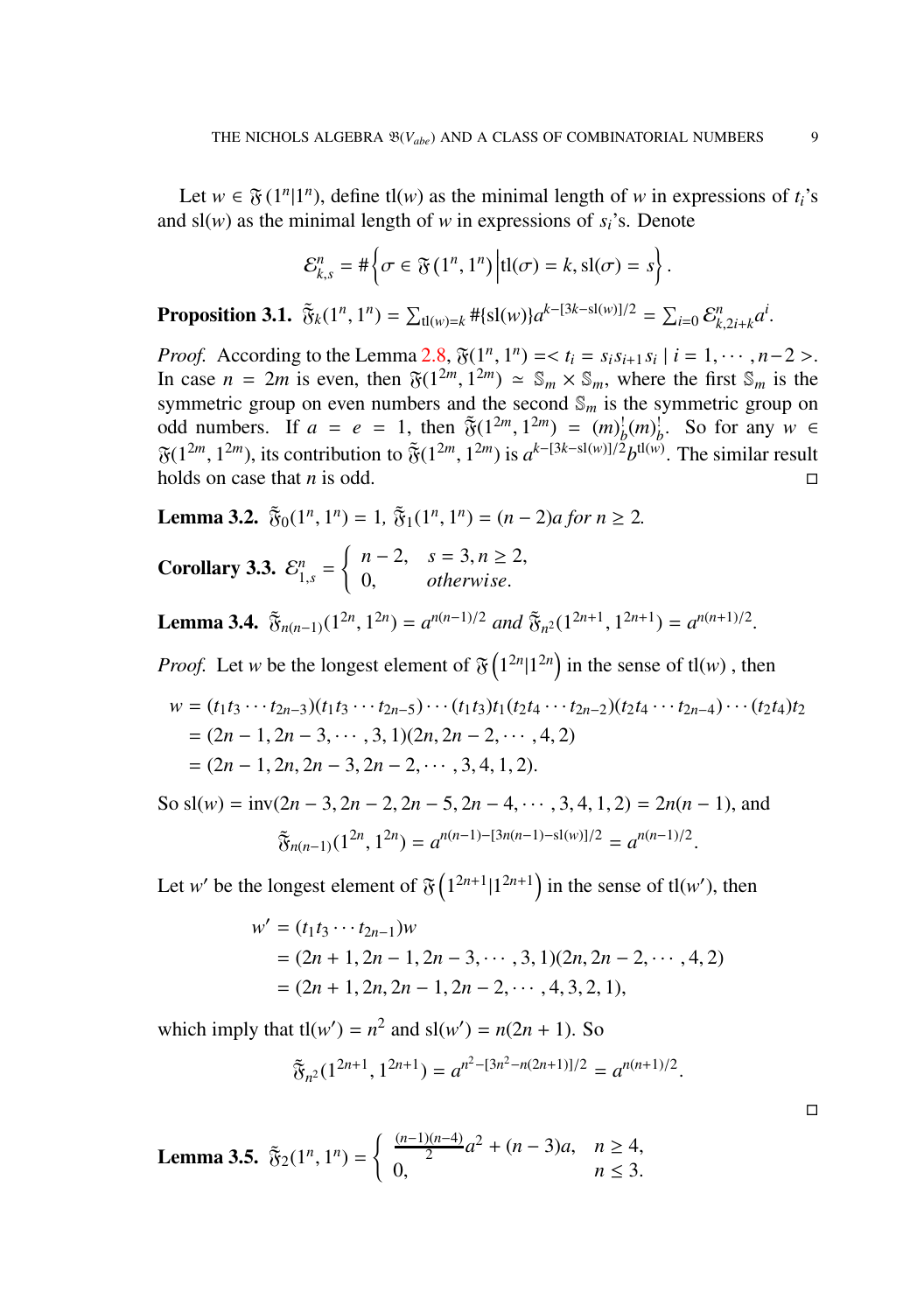*Proof.* It's easy to see  $\tilde{\mathfrak{F}}_2(1^4, 1^4) = a$ . When  $n \ge 5$ , then

$$
\begin{split} \tilde{\mathfrak{F}}_{2} \left(1^{n}, 1^{n}\right) &= \tilde{\mathfrak{F}}_{2} \left(1^{n-1}, 1^{n-1}\right) + \tilde{\mathfrak{F}}_{1} \left(1^{n-1}, 1^{n-3} 2^{2}\right) + \tilde{\mathfrak{F}}_{0} \left(1^{n-1}, 1^{n-5} 2^{4}\right) \\ &= \tilde{\mathfrak{F}}_{2} \left(1^{n-1}, 1^{n-1}\right) + \left[a \tilde{\mathfrak{F}}_{1} \left(1^{n-2}, 1^{n-2}\right) + a \tilde{\mathfrak{F}}_{0} \left(1^{n-2}, 1^{n-2}\right)\right] + a^{2} \\ &= \tilde{\mathfrak{F}}_{2} \left(1^{n-1}, 1^{n-1}\right) + (n-3) \, a^{2} + a \\ &= \tilde{\mathfrak{F}}_{2} \left(1^{4}, 1^{4}\right) + (2 + 3 + \dots + n - 3) \, a^{2} + (n - 4) \, a \\ &= \frac{(n-1)(n-4)}{2} a^{2} + (n-3) \, a. \end{split}
$$

**Corollary 3.6.** 
$$
\mathcal{E}_{2,s}^{n} = \begin{cases} \frac{(n-1)(n-4)}{2}, & s = 6, n \ge 4, \\ n-3, & s = 4, n \ge 4, \\ 0, & otherwise. \end{cases}
$$
  
**Lemma 3.7.** 
$$
\tilde{\mathfrak{F}}_{3}(1^{n}, 1^{n}) = \begin{cases} \frac{(n+1)(n-4)(n-6)}{6}a^{3} + (n^{2} - 4n - 2)a^{2}, & n \ge 6, \\ 3a^{2}, & n = 5, \\ 0, & n \le 4. \end{cases}
$$

*Proof.* When  $n \ge 7$ , then

$$
\tilde{\mathfrak{F}}_{3} (1^{n}, 1^{n}) = \tilde{\mathfrak{F}}_{3} (1^{n-1}, 1^{n-1}) + \tilde{\mathfrak{F}}_{0} (1^{n-1}, 1^{n-7} 2^{6}) + a \left[ \tilde{\mathfrak{F}}_{2} (1^{n-2}, 1^{n-2}) + \tilde{\mathfrak{F}}_{1} (1^{n-2}, 1^{n-2}) + \tilde{\mathfrak{F}}_{0} (1^{n-2}, 1^{n-6} 2^{2} 1^{2}) + \tilde{\mathfrak{F}}_{0} (1^{n-3}, 1^{n-7} 1^{2} 2^{2}) \right]
$$
\n
$$
+ a^{2} \left[ \tilde{\mathfrak{F}}_{0} (1^{n-2}, 1^{n-2}) + \tilde{\mathfrak{F}}_{1} (1^{n-4}, 1^{n-4}) + \tilde{\mathfrak{F}}_{0} (1^{n-4}, 1^{n-4}) \right]
$$
\n
$$
= \tilde{\mathfrak{F}}_{3} (1^{n-1}, 1^{n-1}) + a^{3}
$$
\n
$$
+ a \left[ \frac{(n-3)(n-6)}{2} a^{2} + (n-5)a + (n-4)a + a + a \right]
$$
\n
$$
+ a^{2} \left[ 1 + (n-6)a + 1 \right]
$$
\n
$$
= \tilde{\mathfrak{F}}_{3} (1^{n-1}, 1^{n-1}) + \frac{n^{2} - 7n + 8}{2} a^{3} + (2n - 5)a^{2}
$$
\n
$$
= \tilde{\mathfrak{F}}_{3} (1^{6}, 1^{6}) + \sum_{k=7}^{n} \frac{k^{2} - 7k + 8}{2} a^{3} + \sum_{k=7}^{n} (2k - 5)a^{2}
$$
\n
$$
= \frac{(n+1)(n-4)(n-6)}{6} a^{3} + (n^{2} - 4n - 2) a^{2}.
$$

**Corollary 3.8.** 
$$
\mathcal{E}_{3,s}^{n} = \begin{cases} \frac{(n+1)(n-4)(n-6)}{6}, & s = 9, n \ge 6, \\ n^2 - 4n - 2, & s = 7, n \ge 5, \\ 0, & otherwise. \end{cases}
$$

 $\Box$ 

 $\Box$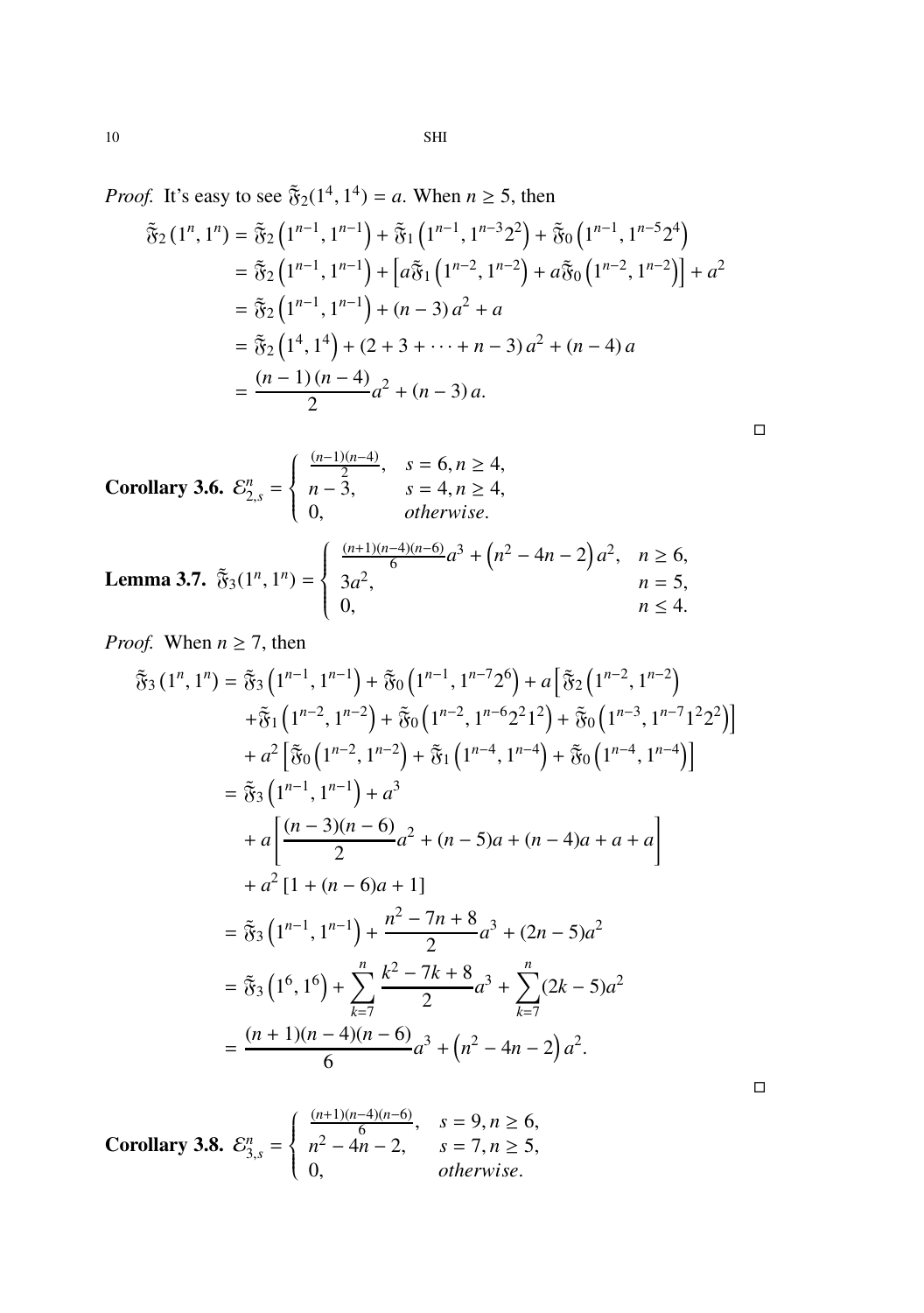**Lemma 3.9.** *When*  $n \leq 8$ *, then* 

$$
\tilde{\mathfrak{F}}_4(1^n, 1^n) = \begin{cases}\n17a^2 + 52a^3 + 2a^4, & n = 8, \\
10a^2 + 19a^3 + a^4, & n = 7, \\
4a^2 + 4a^3, & n = 6, \\
a^3, & n = 5, \\
0, & n \le 4.\n\end{cases}
$$

*When*  $n > 8$ *, then*  $\tilde{\mathfrak{F}}_4(1^n, 1^n)$  *equals* 

$$
\frac{(n-7)(n^3-7n^2-14n+96)}{24}a^4+\frac{n^3-6n^2-13n+80}{2}a^3+\frac{n^2-n-22}{2}a^2.
$$

*Proof.* We only prove the case  $n \geq 9$ .

$$
\tilde{g}_{4}(1^{n}, 1^{n}) = \tilde{g}_{4}(1^{n-1}, 1^{n-1}) + \tilde{g}_{0}(1^{n-1}, 1^{n-9}2^{8}) + a\tilde{g}_{3}(1^{n-2}, 1^{n-2})
$$
\n
$$
+ a\tilde{g}_{2}(1^{n-2}, 1^{n-2}) + a\tilde{g}_{0}(1^{n-2}, 1^{n-8}2^{4}1^{2}) + a\tilde{g}_{0}(1^{n-3}, 1^{n-7}2^{4})
$$
\n
$$
+ a\tilde{g}_{0}(1^{n-4}, 1^{n-6}2^{2}) + a^{2}\tilde{g}_{1}(1^{n-2}, 1^{n-2}) + a^{2}\tilde{g}_{0}(1^{n-3}, 1^{n-7}2^{4})
$$
\n
$$
+ a^{2}\tilde{g}_{0}(1^{n-3}, 1^{n-7}2^{2}1^{3}) + a^{2}\tilde{g}_{0}(1^{n-3}, 1^{n-5}2^{2}) + a^{2}\tilde{g}_{0}(1^{n-3}, 1^{n-7}21^{2})
$$
\n
$$
+ a^{2}\tilde{g}_{1}(1^{n-4}, 1^{n-4}) + a^{2}\tilde{g}_{1}(1^{n-4}, 1^{n-4}) + a^{2}\tilde{g}_{0}(1^{n-4}, 1^{n-8}2^{2}1^{2})
$$
\n
$$
+ a^{2}\tilde{g}_{1}(1^{n-4}, 1^{n-4}) + a^{2}\tilde{g}_{0}(1^{n-4}, 1^{n-4}) + a^{2}\tilde{g}_{1}(1^{n-5}, 1^{n-5})
$$
\n
$$
+ a^{2}\tilde{g}_{0}(1^{n-5}, 1^{n-5}) + a^{2}\tilde{g}_{0}(1^{n-5}, 1^{n-7}2^{2})
$$
\n
$$
+ a^{3}\tilde{g}_{1}(1^{n-6}, 1^{n-6}) + a^{3}\tilde{g}_{0}(1^{n-6}, 1^{n-6})
$$
\n
$$
\equiv \tilde{g}_{4}(1^{n-1}, 1^{n-1}) + a^{4} + a\left[\frac{(n-1)(n-6)(n-8)}{6}a^{3} + (n^{2} - 8n + 10)a^{2}\right]
$$
\n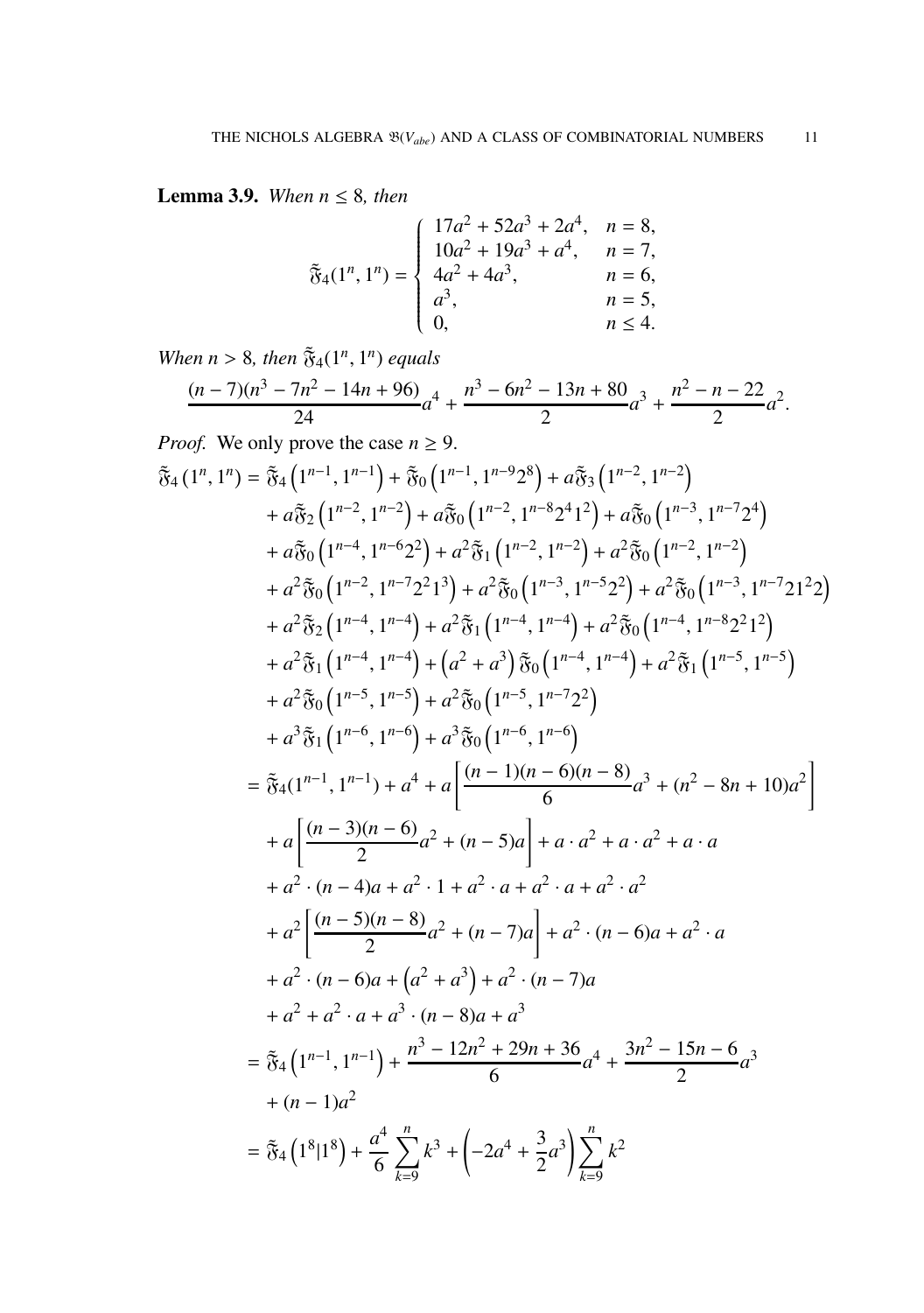$$
+\left(\frac{29}{6}a^4 - \frac{15}{2}a^3 + a^2\right)\sum_{k=9}^{n} k + \left(6a^4 - 3a^3 - a^2\right)(n - 9 + 1)
$$
  
= 
$$
\frac{(n-7)(n^3 - 7n^2 - 14n + 96)}{24}a^4 + \frac{n^3 - 6n^2 - 13n + 80}{2}a^3 + \frac{n^2 - n - 22}{2}a^2.
$$

 $\Box$ 

**Corollary 3.10.**  $\mathcal{E}_{4,s}^n = 0$ , except the following cases.

$$
\mathcal{E}_{4,12}^7 = 1, \quad \mathcal{E}_{4,10}^6 = 4, \quad \mathcal{E}_{4,10}^5 = 1,
$$
\n
$$
\mathcal{E}_{4,1}^n = \begin{cases}\n\frac{(n-7)(n^3 - 7n^2 - 14n + 96)}{24}, & s = 12, n \ge 8, \\
\frac{n^3 - 6n^2 - 13n + 80}{24}, & s = 10, n \ge 7, \\
\frac{n^2 - n - 22}{2}, & s = 8, n \ge 6.\n\end{cases}
$$

Lemma 3.11. *When n* < 11*, then*

$$
\tilde{\mathfrak{F}}_{5}(1^{n}, 1^{n}) = \begin{cases}\n10a^{5} + 234a^{4} + 226a^{3} + 4a^{2}, & n = 10, \\
4a^{5} + 96a^{4} + 131a^{3} + 3a^{2}, & n = 9, \\
32a^{4} + 62a^{3} + 2a^{2}, & n = 8, \\
10a^{4} + 19a^{3} + a^{2}, & n = 7, \\
4a^{3}, & n = 6, \\
0, & n < 6.\n\end{cases}
$$

*When*  $n \geq 11$ *, then* 

$$
\tilde{\mathfrak{F}}_5(1^n, 1^n) = \frac{n^5 - 20n^4 + 75n^3 + 740n^2 - 5716n + 9360}{120}a^5 + (n - 6)a^2 + \frac{n^4 - 9n^3 - 34n^2 + 474n - 936}{6}a^4 + \frac{n^3 - n^2 - 62n + 172}{2}a^3.
$$

*Proof.* We only prove the case  $n \geq 11$ .

$$
\begin{split} \tilde{\mathfrak{F}}_{5}\left(1^{n},1^{n}\right) &= \tilde{\mathfrak{F}}_{5}\left(1^{n-1},1^{n-1}\right) + a\tilde{\mathfrak{F}}_{4}\left(1^{n-2},1^{n-2}\right) + a\tilde{\mathfrak{F}}_{3}\left(1^{n-2},1^{n-2}\right) \\ &+ a^{2}\tilde{\mathfrak{F}}_{3}\left(1^{n-4},1^{n-4}\right) + a^{2}\tilde{\mathfrak{F}}_{2}\left(1^{n-2},1^{n-2}\right) + 2a^{2}\tilde{\mathfrak{F}}_{2}\left(1^{n-4},1^{n-4}\right) \\ &+ a^{2}\tilde{\mathfrak{F}}_{2}\left(1^{n-5},1^{n-5}\right) + a^{3}\tilde{\mathfrak{F}}_{2}\left(1^{n-6},1^{n-6}\right) \\ &+ (2n-15)a^{5} + (8n-43)a^{4} + (4n-5)a^{3} + a^{2} \\ &= \tilde{\mathfrak{F}}_{5}\left(1^{n-1},1^{n-1}\right) + a\left\{\frac{(n-9)(n^{3} - 13n^{2} + 26n + 88)}{24}a^{4} \\ &+ \frac{n^{3} - 12n^{2} + 23n + 74}{2}a^{3} + \frac{n^{2} - 5n - 16}{2}a^{2}\right\} \end{split}
$$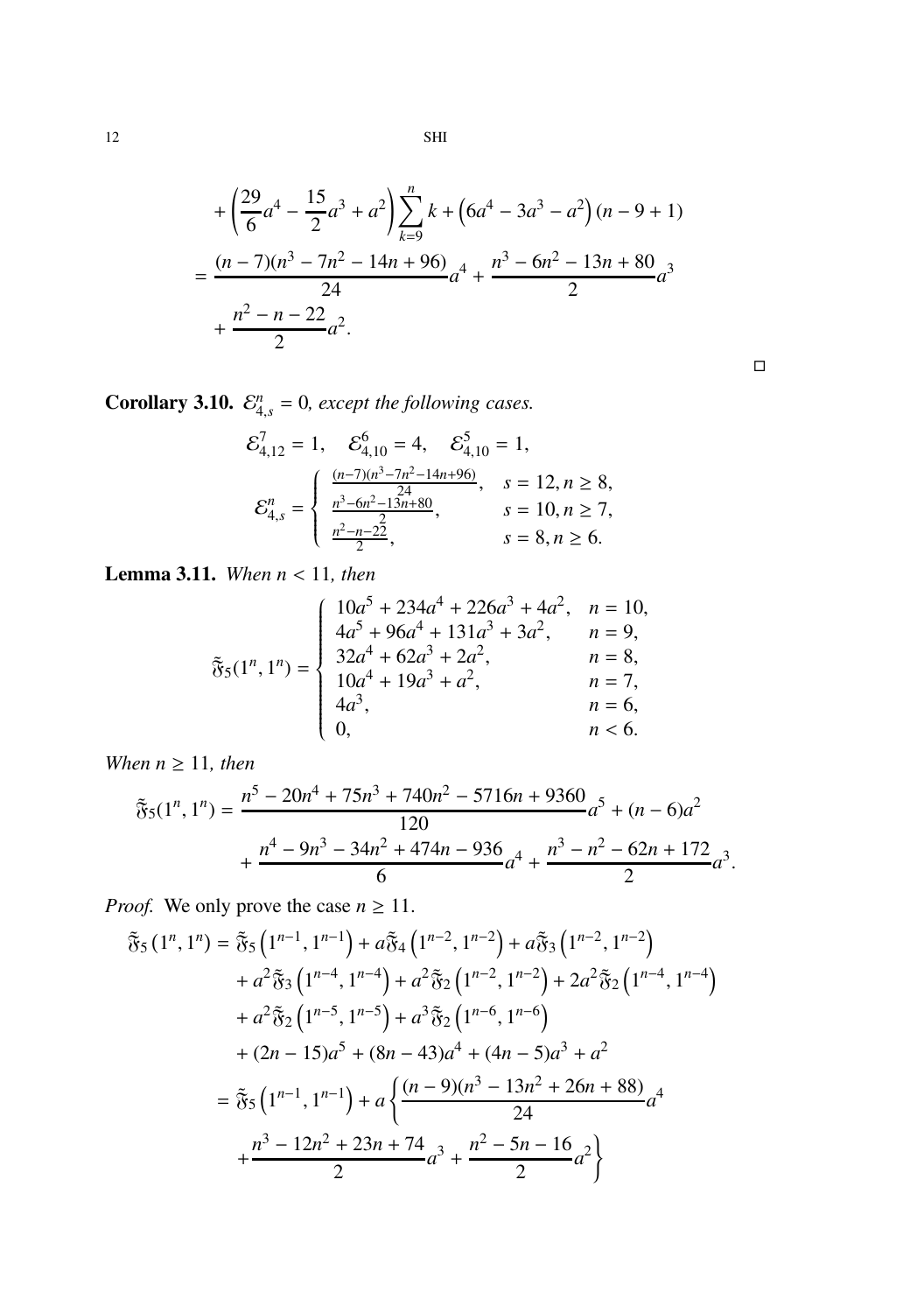$$
+ a \left[ \frac{(n-1)(n-6)(n-8)}{6}a^3 + (n^2 - 8n + 10)a^2 \right]
$$
  
+ 
$$
a^2 \left[ \frac{(n-3)(n-8)(n-10)}{6}a^3 + (n^2 - 12n + 30)a^2 \right]
$$
  
+ 
$$
\frac{(n-7)(n-10)}{2}a^5 + (2n^2 - 24n + 67)a^4 + (4n - 27)a^3
$$
  
+ 
$$
(2n-15)a^5 + (8n-43)a^4 + (4n-5)a^3 + a^2
$$
  
= 
$$
\tilde{g}_5 (1^{n-1}, 1^{n-1}) + \frac{n^4 - 18n^3 + 71n^2 + 234n - 1272}{24}a^5
$$
  
+ 
$$
\frac{4n^3 - 33n^2 - 37n + 498}{6}a^4 + \frac{3n^2 - 5n - 60}{2}a^3 + a^2
$$
  
= 
$$
\tilde{g}_5 (1^{10}, 1^{10}) + \sum_{k=11}^{n} \frac{k^4 - 18k^3 + 71k^2 + 234k - 1272}{24}a^5
$$
  
+ 
$$
\sum_{k=11}^{n} \left[ \frac{4k^3 - 33k^2 - 37k + 498}{6}a^4 + \frac{3k^2 - 5k - 60}{2}a^3 + a^2 \right]
$$
  
= 
$$
10a^5 + 234a^4 + 226a^3 + 4a^2 + (n - 10)a^2
$$
  
+ 
$$
\frac{(n-10)(n-2)(n^3 - 8n^2 - 41n + 408)}{120}a^5
$$
  
+ 
$$
\frac{(n-10)(n^3 + n^2 - 24n + 234)}{6}a^4 + \frac{(n-10)(n^2 + 9n + 28)}{2}a^3
$$
  
= 
$$
\frac{n^5 - 20n^4 + 75n^3 + 740n^2 - 5716n + 9360}{120}a^5 + (n - 6)a^2
$$
  
+ 
$$
\frac{n^4 - 9n^3 - 34n^
$$

 $\Box$ 

**Corollary 3.12.**  $\mathcal{E}_{5,s}^n = 0$ , except the following cases.

$$
\mathcal{E}_{5,15}^{9} = 4, \quad \mathcal{E}_{5,13}^{8} = 32, \quad \mathcal{E}_{5,11}^{7} = 19, \quad \mathcal{E}_{5,11}^{6} = 4,
$$
\n
$$
\mathcal{E}_{5,15}^{n} = \begin{cases}\n\frac{n^{5} - 20n^{4} + 75n^{3} + 740n^{2} - 5716n + 9360}{120}, & s = 15, n \ge 10, \\
\frac{n^{4} - 9n^{3} - 34n^{2} + 474n - 936}{6}, & s = 13, n \ge 9, \\
\frac{n^{3} - n^{2} - 62n + 172}{2}, & s = 11, n \ge 8, \\
n - 6, & s = 9, n \ge 7.\n\end{cases}
$$

### **REFERENCES**

<span id="page-12-0"></span>[1] N. Andruskiewitsch and J. Giraldi. Nichols algebras that are quantum planes. *Linear and Multilinear Algebra*, 66(5):961–991, 2018.